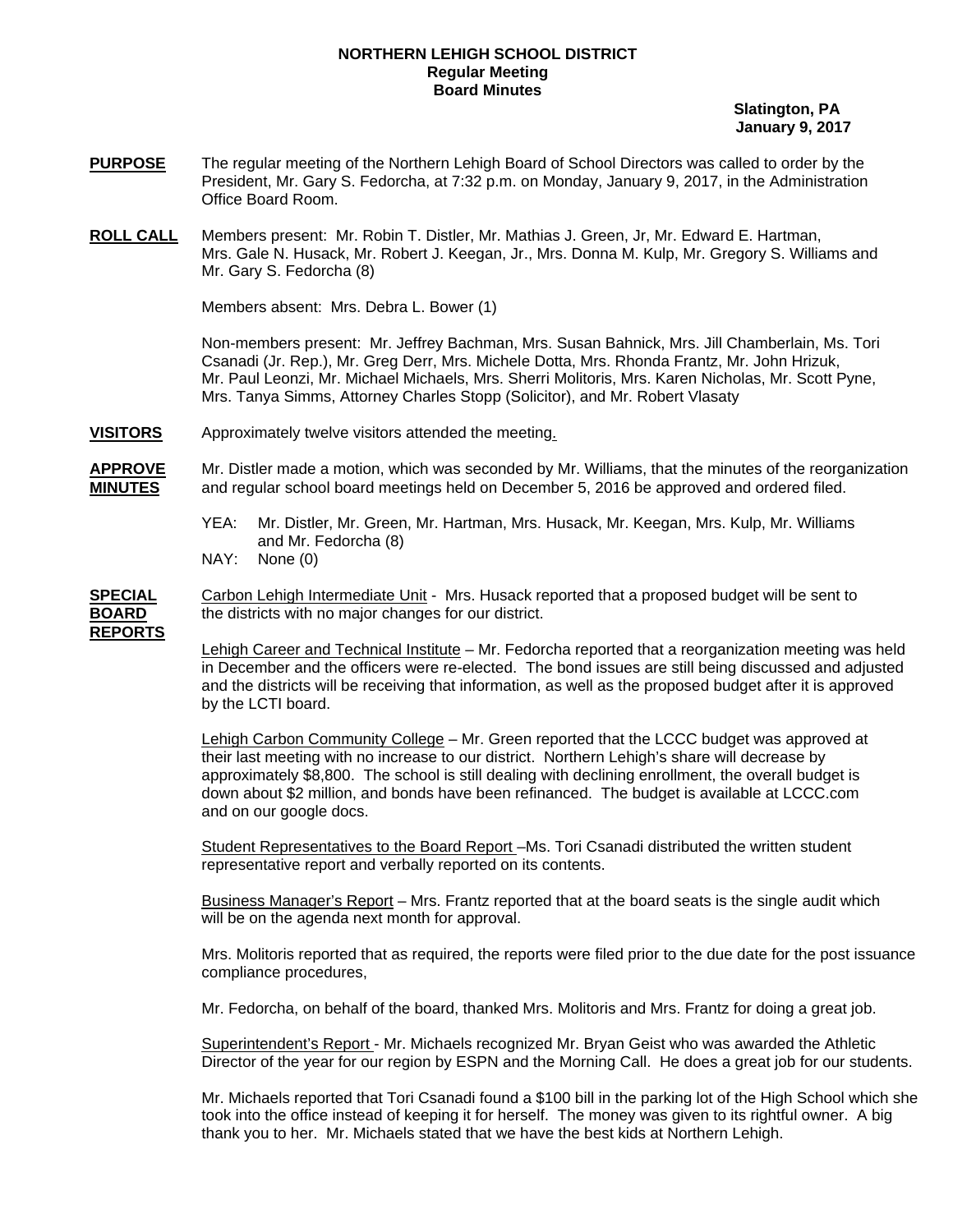| <b>SPECIAL</b><br><b>BOARD</b><br><b>REPORTS</b><br><u>(cont.)</u> | Mr. Michaels announced that January is School Board Recognition month. Mr. Michaels thanked<br>the board members for their service to the district and for volunteering their time. They do an<br>outstanding job for our students and without them we would not be successful.                                                                                                                                                                   |                                                                                                                                                                                      |  |  |
|--------------------------------------------------------------------|---------------------------------------------------------------------------------------------------------------------------------------------------------------------------------------------------------------------------------------------------------------------------------------------------------------------------------------------------------------------------------------------------------------------------------------------------|--------------------------------------------------------------------------------------------------------------------------------------------------------------------------------------|--|--|
|                                                                    | Ethics forms have been distributed and Board members should return them to Mrs. Molitoris.                                                                                                                                                                                                                                                                                                                                                        |                                                                                                                                                                                      |  |  |
|                                                                    | Mr. Fedorcha reported that an executive session was held prior to tonight's meeting to discuss<br>personnel issues.                                                                                                                                                                                                                                                                                                                               |                                                                                                                                                                                      |  |  |
| <b>PERSONNEL</b>                                                   | the following personnel items:                                                                                                                                                                                                                                                                                                                                                                                                                    | Mr. Keegan made a motion, which was seconded by Mr. Hartman, that the Board of Education approves                                                                                    |  |  |
| Retirement<br>Resignation<br>C. Grega                              | Accept the retirement resignation of Catherine Grega from her position as Middle School English<br>Teacher effective the end of the work day, January 25, 2017. Mrs. Grega will begin her retirement<br>from the Northern Lehigh School District after 37 years of service.                                                                                                                                                                       |                                                                                                                                                                                      |  |  |
| B. Guss                                                            | Accept the retirement resignation of Babette Guss from her position as High School English<br>Teacher effective the end of the work day January 12, 2017. Mrs. Guss will begin her                                                                                                                                                                                                                                                                |                                                                                                                                                                                      |  |  |
| retirement                                                         | from the Northern Lehigh School District after 20 years of service.                                                                                                                                                                                                                                                                                                                                                                               |                                                                                                                                                                                      |  |  |
| J. Sheridan                                                        | Accept the resignation of Jennifer Sheridan from her position as High School Cook's Helper<br>effective January 2, 2017.                                                                                                                                                                                                                                                                                                                          |                                                                                                                                                                                      |  |  |
| Appointment<br>Instructional                                       | <b>Tayler Urban</b><br>Assignment:                                                                                                                                                                                                                                                                                                                                                                                                                | <b>Temporary Professional Employee</b><br>High School English Teacher replacing Babette Guss<br>who retired.                                                                         |  |  |
|                                                                    | Salary:                                                                                                                                                                                                                                                                                                                                                                                                                                           | \$46,875.00 prorated (Step 1 Bachelors on the 2016-<br>2017 CBA Salary Schedule)                                                                                                     |  |  |
|                                                                    | Effective:                                                                                                                                                                                                                                                                                                                                                                                                                                        | January 13, 2017                                                                                                                                                                     |  |  |
| Leave of<br>Absence                                                | Approve the request of employee #21 to take a Family Medical Leave beginning on or about<br>February 19, 2017, for the birth of a child. Employee is requesting to use accumulated sick<br>days. Upon exhaustion of sick days, she is requesting a six week family medical leave.<br>Employee plans to return to her current position on or about May 15, 2017.                                                                                   |                                                                                                                                                                                      |  |  |
|                                                                    | Approve the request of employee #3655 to take a six month medical leave of absence beginning<br>January 3, 2017. Employee is requesting to use all available paid days. Upon exhaustion of<br>paid days, he is requesting a twelve week family medical leave. Upon exhaustion of family<br>medical leave, employee is requesting an unpaid leave of absence. Employee plans to return to<br>his current position upon release from his physician. |                                                                                                                                                                                      |  |  |
|                                                                    | Approve the request of employee #6895 to take an unpaid leave of absence according to<br>Appendix D of the 2016-2017 CBA, beginning on or about April 10, 2017 for the birth of her<br>second child. Employee plans to return to her current teaching position at the beginning of the<br>second semester of the 2017-2018 school year.                                                                                                           |                                                                                                                                                                                      |  |  |
|                                                                    | Approve the request of employee #6857 to take a leave of absence beginning January 5, 2017.<br>Employee is requesting to use nine (9) sick days. Upon exhaustion of sick days, employee is<br>requesting an unpaid leave of absence. Employee plans to return to her current position upon<br>release from her attending physician.                                                                                                               |                                                                                                                                                                                      |  |  |
| Co-Curricular<br>Resignation<br>2016-2017                          | Accept the resignation of Stephen Hluschak, Jr. from his position as Head Wrestling Coach<br>effective December 8, 2016, which was originally approved at the April 11, 2016 school board<br>meeting. Mr. Hluschak has accepted an Athletic Director position in the Stroudsburg School<br>District. Mr. Hluschak's stipend for the 2016-2017 school year will be \$1,277.32.                                                                     |                                                                                                                                                                                      |  |  |
|                                                                    | stipend of \$854.00 for the 2016-2017 school year.                                                                                                                                                                                                                                                                                                                                                                                                | Accept the resignation of Manny Guedes from his position as MS Spring Intramurals -<br>Weightlifting, which was originally approved at the August 8, 2016 school board meeting, at a |  |  |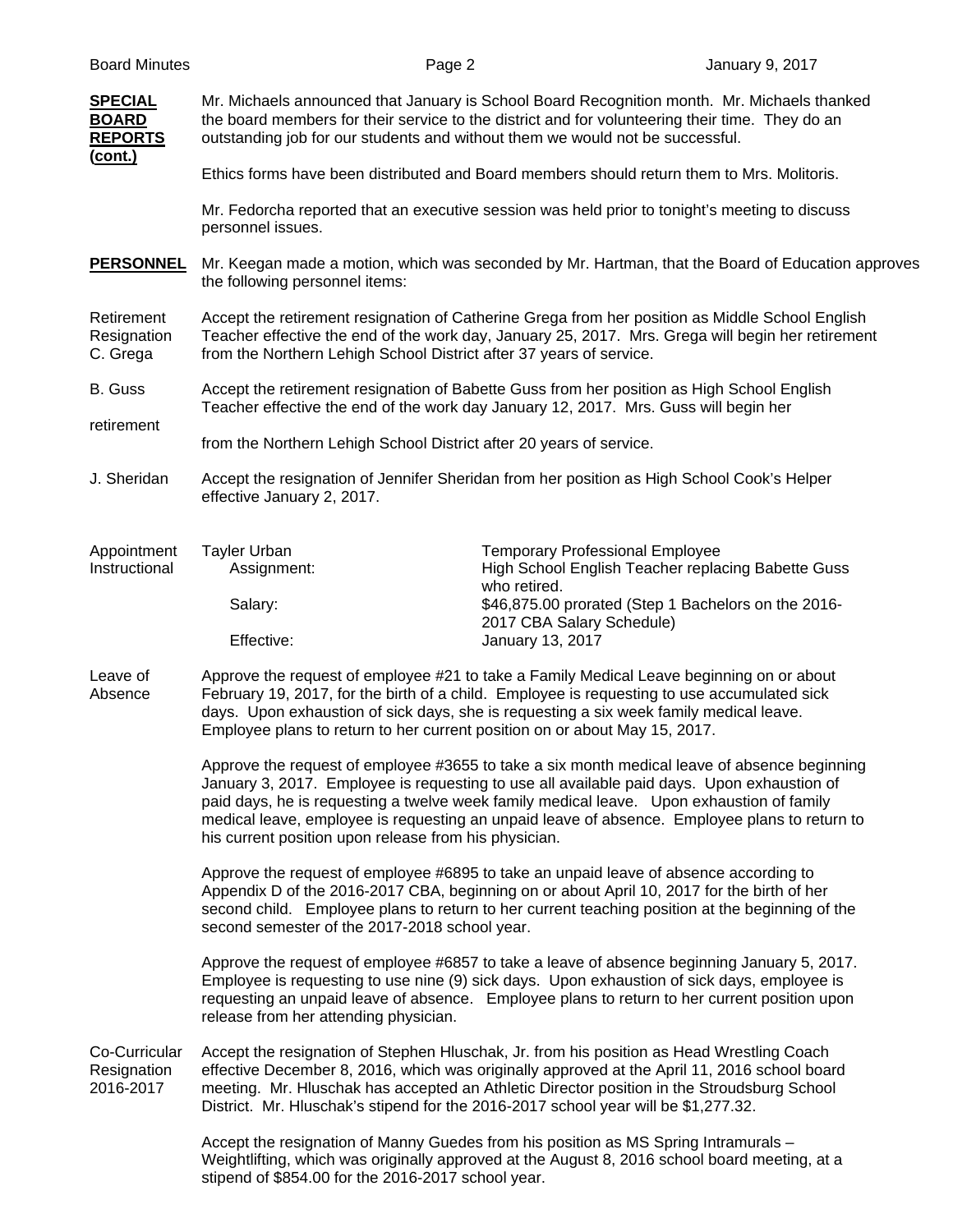| <b>PERSONNEL</b><br>(cont.)<br>Co-Curricular<br>Change of | Approve the motion to change the status of Scott Snyder from Assistant Wrestling Coach to<br>Head Wrestling Coach effective December 8, 2016. Mr. Snyder's stipend for the 2016-2017<br>school year will be \$6,851.88                                                                                                                        |                                                                                                                                                                                                 |             |  |
|-----------------------------------------------------------|-----------------------------------------------------------------------------------------------------------------------------------------------------------------------------------------------------------------------------------------------------------------------------------------------------------------------------------------------|-------------------------------------------------------------------------------------------------------------------------------------------------------------------------------------------------|-------------|--|
| <b>Status</b>                                             | Approve the motion to change the status of Nick Hosford from Volunteer Assistant Wrestling<br>Coach to Assistant Wrestling Coach effective December 8, 2016. Mr. Hosford's stipend for the<br>2016-2017 school year will be \$3,913.80.                                                                                                       |                                                                                                                                                                                                 |             |  |
| Co-Curricular<br>Appointment<br>2016-2017                 | Dylan Hofmann                                                                                                                                                                                                                                                                                                                                 | MS Spring Intramurals - Weightlifting                                                                                                                                                           | \$854.00    |  |
| Co-Curricular<br>Appointment<br>2017-2018                 | <b>Matthew Davis</b>                                                                                                                                                                                                                                                                                                                          | <b>Assistant Football Coach</b><br>*2016-2017 salaries will apply until a new collective bargaining agreement is approved.                                                                      | \$4,744.00* |  |
| Game<br><b>Workers</b><br>2016-2017                       | Motion to appoint the following person as a Game Worker for the 2016-2017 school year. Game<br>workers consist of ticket sellers and takers, game announcers, scoreboard operators, timers,<br>field judges, and scorekeepers. Rate of pay is consistent with the rates approved on the<br>2016-2017 Supplementary Personnel Salary Schedule. |                                                                                                                                                                                                 |             |  |
|                                                           | John Guelcher                                                                                                                                                                                                                                                                                                                                 |                                                                                                                                                                                                 |             |  |
| Substitute-<br>Instructional                              | Approve the following substitute teachers for the 2016-2017 school year at the 2016-2017<br>substitute teacher rates as approved on the Supplemental Salary Schedule:                                                                                                                                                                         |                                                                                                                                                                                                 |             |  |
|                                                           | Megan Roberts* - Elementary - PK-4<br>Trevor Sherman* - Social Studies<br>*Pending Verification of Missing Personnel File Items                                                                                                                                                                                                               |                                                                                                                                                                                                 |             |  |
| Substitute<br>Non-Instruct-<br>ional                      | Approve the following individual as substitute secretary/aide for the 2016-2017 school year at<br>the 2016-2017 substitute rate as approved on the Supplemental Personnel Salary Schedule:                                                                                                                                                    |                                                                                                                                                                                                 |             |  |
|                                                           | Sheila White*<br>*Pending Verification of Missing Personnel File Items                                                                                                                                                                                                                                                                        |                                                                                                                                                                                                 |             |  |
| at                                                        | Approve the following individuals as substitute cafeteria workers for the 2016-2017 school year                                                                                                                                                                                                                                               |                                                                                                                                                                                                 |             |  |
|                                                           | the 2016-2017 substitute rate as approved on the Supplemental Personnel Salary Schedule:                                                                                                                                                                                                                                                      |                                                                                                                                                                                                 |             |  |
|                                                           | Jodi Nankivell*<br>Christina Tedaldi*<br>*Pending Verification of Missing Personnel File Items                                                                                                                                                                                                                                                |                                                                                                                                                                                                 |             |  |
|                                                           | YEA:                                                                                                                                                                                                                                                                                                                                          | Mr. Distler, Mr. Green, Mr. Hartman, Mrs. Husack, Mr. Keegan, Mrs. Kulp, Mr. Williams                                                                                                           |             |  |
|                                                           | and Mr. Fedorcha (8)<br>NAY:<br>None $(0)$                                                                                                                                                                                                                                                                                                    |                                                                                                                                                                                                 |             |  |
| <b>POLICY</b>                                             | Mrs. Kulp made a motion, which was seconded by Mr. Distler, that the Board of Education<br>approves the following policy items:                                                                                                                                                                                                               |                                                                                                                                                                                                 |             |  |
| Homebound<br>Instruction                                  | It is recommended that the Board of Education grant homebound instruction for an 8 <sup>th</sup> grade student,<br>Student No. 2190062 for five hours per week, effective December 16, 2016 and continuing until<br>approximately September 1, 2017.                                                                                          |                                                                                                                                                                                                 |             |  |
|                                                           | until approximately March 14, 2017.                                                                                                                                                                                                                                                                                                           | It is recommended that the Board of Education grant homebound instruction for a $12th$ grade<br>student, Student No.1790280 for five hours per week, effective December 14, 2016 and continuing |             |  |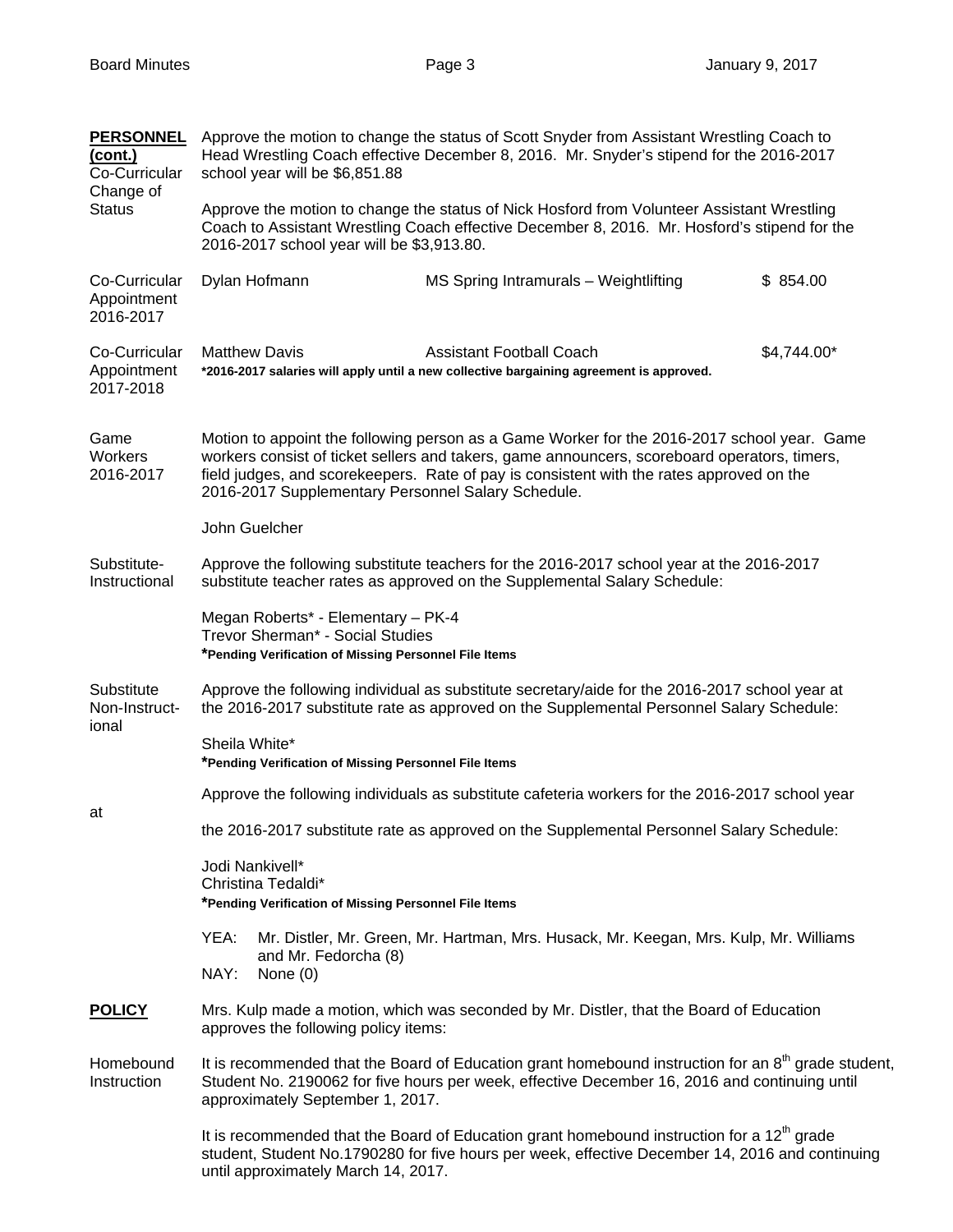YEA: Mr. Distler, Mr. Green, Mr. Hartman, Mrs. Husack, Mr. Keegan, Mrs. Kulp, Mr. Williams and Mr. Fedorcha (8)

NAY: None (0)

**CONFER-** Mr. Hartman made a motion, which was seconded by Mr. Williams, that the Board of Education **ENCES** approves the following conference:

> Krystle-Dawn Tiedeman – Pennyslvania School Librarians Association Annual Conference – March 30-April 1, 2017– Hershey Lodge & Convention Center – Hershey, PA – Registration: \$245.00; Lodging: \$381.84; – Total Approximate Cost: \$626.84 – Funding: High School Library Budget.

- YEA: Mr. Distler, Mr. Green, Mr. Hartman, Mrs. Husack, Mr. Keegan, Mrs. Kulp, Mr. Williams and Mr. Fedorcha (8)
- NAY: None (0)

**Recognition** 

**NEW** Mr. Williams made a motion, which was seconded by Mrs. Husack, that the Board of Education **BUSINESS** approves the following New Business Item:

 Resolution **WHEREAS**, the role of locally elected school officials has served the Commonwealth for School of Pennsylvania and local communities in meeting the needs of public education since the Board Director passage of the Free School Act in 1834; and

 Month - **WHEREAS**, these local boards have discharged their responsibilities to public education January 2017 in a manner which has placed public education in the forefront of our educational systems; and

> **WHEREAS**, locally elected officials have distinguished themselves and their communities in this non-paid, volunteer public service commitment; and

> **WHEREAS**, the contributions of these men and women who serve on the Northern Lehigh Board of School Directors:

> > Debra L. Bower Robin T. Distler Gary S. Fedorcha Mathias J. Green, Jr. Edward E. Hartman Gale N. Husack Robert J. Keegan, Jr. Donna M. Kulp Gregory S. Williams

should be recognized and appreciated by those who benefit from the workings of our public school system;

**NOW THEREFORE BE IT RESOLVED** that the Board of Directors of the Pennsylvania School Boards Association hereby proclaims the month of January as School Director Recognition Month in this commonwealth; and

**FURTHER RESOLVE** that this proclamation be communicated to all school districts, school officials and local communities in a planned program which brings visibility and awareness of the role of locally elected school officials to the citizenry of this commonwealth.

- YEA: Mr. Distler, Mr. Green, Mr. Hartman, Mrs. Husack, Mr. Keegan, Mrs. Kulp, Mr. Williams and Mr. Fedorcha (8) NAY: None (0)
- **FINANCIAL** Mr. Keegan made a motion, which was seconded by Mr. Hartman, that the Board of Education approves the following financial items:
- Financial Approve the following financial reports: Reports General Fund Account month of November, 2016 NLMS Student Activities Account month of November, 2016 NLHS Student Activities and Scholarship Account month of November, 2016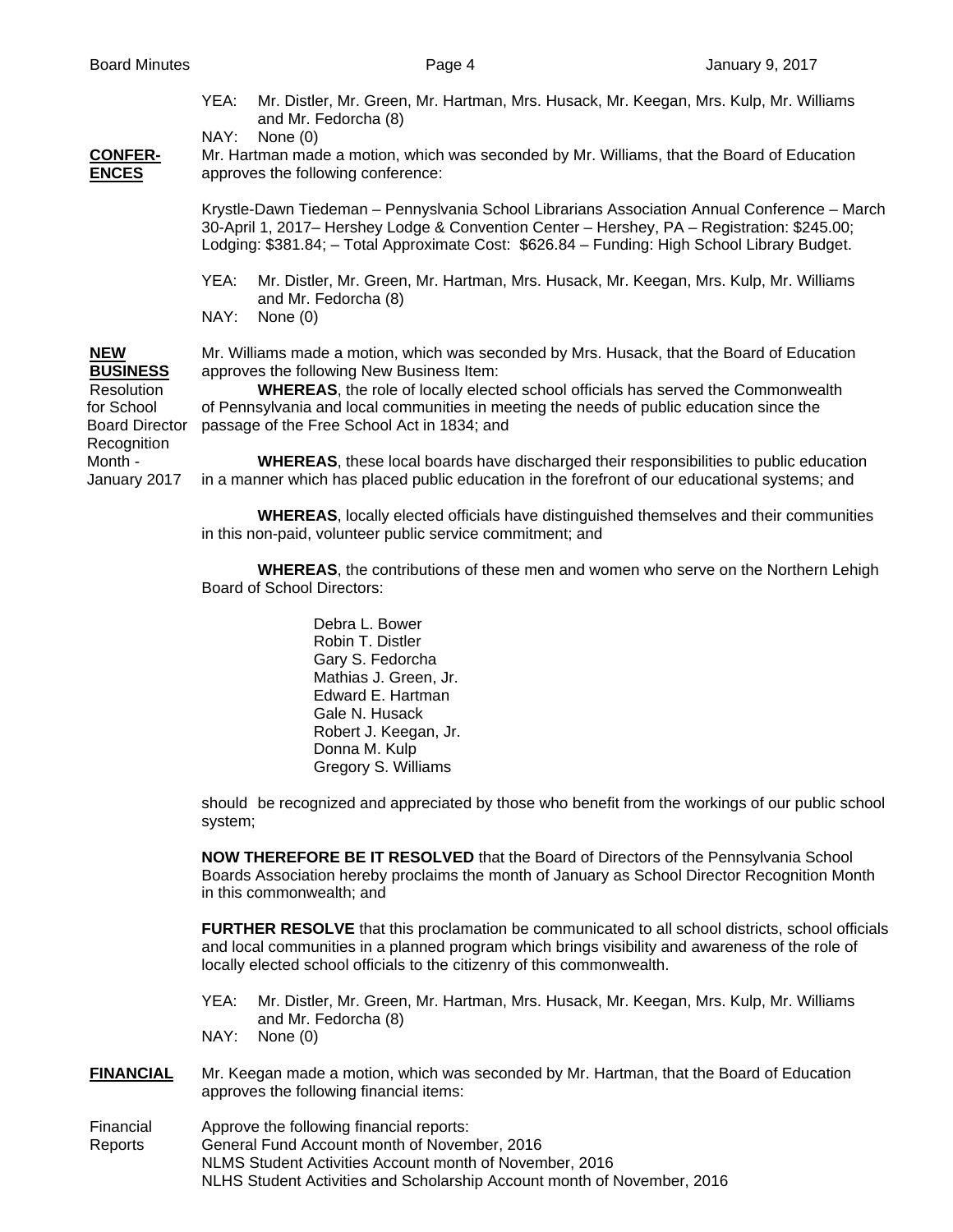| <b>FINANCIAL</b><br><u>(cont.)</u><br>List of<br><b>Bills</b> | Approve the Following List of Bills:<br>General Fund months of December & January<br>Cafeteria Fund months of December & January<br>Refreshment Stand month of December, 2016                                                                                                                                                                                                                                                                                                                                                                                                                                                                                                                                                                                                                                                                                                                                                                                                                                                                                                                                                                                                                                                                                                                                                                                                                                                                                                                                                                                                                                                                                                                                                                                                                                                                                                                                                                                                                                                                                                                                                                                                                                                                                                                                                                                                                                                                                                                                                                                                                                                                                                                                                                                                                                                         |  |  |
|---------------------------------------------------------------|---------------------------------------------------------------------------------------------------------------------------------------------------------------------------------------------------------------------------------------------------------------------------------------------------------------------------------------------------------------------------------------------------------------------------------------------------------------------------------------------------------------------------------------------------------------------------------------------------------------------------------------------------------------------------------------------------------------------------------------------------------------------------------------------------------------------------------------------------------------------------------------------------------------------------------------------------------------------------------------------------------------------------------------------------------------------------------------------------------------------------------------------------------------------------------------------------------------------------------------------------------------------------------------------------------------------------------------------------------------------------------------------------------------------------------------------------------------------------------------------------------------------------------------------------------------------------------------------------------------------------------------------------------------------------------------------------------------------------------------------------------------------------------------------------------------------------------------------------------------------------------------------------------------------------------------------------------------------------------------------------------------------------------------------------------------------------------------------------------------------------------------------------------------------------------------------------------------------------------------------------------------------------------------------------------------------------------------------------------------------------------------------------------------------------------------------------------------------------------------------------------------------------------------------------------------------------------------------------------------------------------------------------------------------------------------------------------------------------------------------------------------------------------------------------------------------------------------|--|--|
| Salary<br>Schedule<br>2016-2017                               | Approve the 2016-2017 Northern Lehigh District Salary Schedule as presented.                                                                                                                                                                                                                                                                                                                                                                                                                                                                                                                                                                                                                                                                                                                                                                                                                                                                                                                                                                                                                                                                                                                                                                                                                                                                                                                                                                                                                                                                                                                                                                                                                                                                                                                                                                                                                                                                                                                                                                                                                                                                                                                                                                                                                                                                                                                                                                                                                                                                                                                                                                                                                                                                                                                                                          |  |  |
| Per Capita<br>Abatements/<br>Exonerations                     | Approve abatement/exoneration requests of per capita taxes, for the residents that fall within<br>the guidelines, as presented.<br>YEA:<br>Mr. Distler, Mr. Green, Mr. Hartman, Mrs. Husack, Mr. Keegan, Mrs. Kulp, Mr. Williams<br>and Mr. Fedorcha (8)                                                                                                                                                                                                                                                                                                                                                                                                                                                                                                                                                                                                                                                                                                                                                                                                                                                                                                                                                                                                                                                                                                                                                                                                                                                                                                                                                                                                                                                                                                                                                                                                                                                                                                                                                                                                                                                                                                                                                                                                                                                                                                                                                                                                                                                                                                                                                                                                                                                                                                                                                                              |  |  |
|                                                               | NAY:<br>None $(0)$                                                                                                                                                                                                                                                                                                                                                                                                                                                                                                                                                                                                                                                                                                                                                                                                                                                                                                                                                                                                                                                                                                                                                                                                                                                                                                                                                                                                                                                                                                                                                                                                                                                                                                                                                                                                                                                                                                                                                                                                                                                                                                                                                                                                                                                                                                                                                                                                                                                                                                                                                                                                                                                                                                                                                                                                                    |  |  |
| <b>INFOR-</b><br><b>MATION</b>                                | Minutes of the Carbon Lehigh Intermediate Unit #21 Board of Directors meeting held on November<br>21, 2016 were distributed.                                                                                                                                                                                                                                                                                                                                                                                                                                                                                                                                                                                                                                                                                                                                                                                                                                                                                                                                                                                                                                                                                                                                                                                                                                                                                                                                                                                                                                                                                                                                                                                                                                                                                                                                                                                                                                                                                                                                                                                                                                                                                                                                                                                                                                                                                                                                                                                                                                                                                                                                                                                                                                                                                                          |  |  |
|                                                               | Minutes of the Lehigh Carbon Community College Board of Trustees meeting held on November 3,<br>2016 were distributed.                                                                                                                                                                                                                                                                                                                                                                                                                                                                                                                                                                                                                                                                                                                                                                                                                                                                                                                                                                                                                                                                                                                                                                                                                                                                                                                                                                                                                                                                                                                                                                                                                                                                                                                                                                                                                                                                                                                                                                                                                                                                                                                                                                                                                                                                                                                                                                                                                                                                                                                                                                                                                                                                                                                |  |  |
|                                                               | Minutes of the Lehigh Career & Technical Institute Joint Operating Committee meeting held on<br>October 26, 2016, were distributed.                                                                                                                                                                                                                                                                                                                                                                                                                                                                                                                                                                                                                                                                                                                                                                                                                                                                                                                                                                                                                                                                                                                                                                                                                                                                                                                                                                                                                                                                                                                                                                                                                                                                                                                                                                                                                                                                                                                                                                                                                                                                                                                                                                                                                                                                                                                                                                                                                                                                                                                                                                                                                                                                                                   |  |  |
| <b>RECOGNI-</b><br><b>TION OF</b><br><b>GUESTS</b>            | Mr. Green stated that he would like to air some concerns, all of which are coming from a spirit of<br>what is best for our district and students. He stated that this started a few months ago when he asked<br>some board members if they had met with administration regarding their goals and objectives for the<br>upcoming year. Mr. Green added that answers ranged from no, I don't think so; did we even pass<br>them; to I'm not really sure. Mr. Green added that he was upset with those responses and as a board<br>we are not doing what we should be doing. Mr. Green stated that he did not even understand some of<br>the goals such as increasing morale. I don't know how an increase in morale is even measured and<br>secondly, shouldn't that be part of your job? Why is that even a goal in the first place? He stated that<br>he would like to see a more quantitative goal. Shortly after the goals and objectives were submitted,<br>there was an article in the Morning Call comparing test scores. He stated that when he looks at those<br>scores, he throws out the city schools and charter schools. He said that he was dismayed that out of<br>100, we were at the bottom of the list, which is not where he is used to seeing Northern Lehigh. A<br>better goal would be to increase those scores or policy or procedure. Another article recently spoke<br>about money spent per student and we were not at the bottom of that list, so that is not the problem.<br>Mr. Green added that he was upset at the last Finance Committee meeting. He stated that he is a<br>proponent of computers and he would like to see us move forward with more technology. However,<br>now that we have a long range plan, it's not a financial problem: we do not have the human resources<br>to make it happen. He suggested that maybe that could be a goal. In addition, Mr. Green stated that<br>he is used to seeing an agenda in advance for a committee meeting which would enable somebody to<br>give their input on an agenda item to the committee chairperson. In this way, board members could<br>be better prepared. Lastly, Mr. Green noted that for the past few years he has asked for feedback on<br>administrative evaluations. Mr. Green suggested that the board ask around to other districts on how<br>they handle them and they will find that we are missing the boat by not having a formal review. He<br>added that he is not bashing administration; in fact a few months ago he suggested some financial<br>incentives for the administrative team which fell on deaf ears. Mr. Green stated that those are some<br>of the concerns he has and that are upsetting to him. Mr. Green added that he hoped in the next year<br>or two we can move forward with some of those concerns. |  |  |

 Mr. Fedorcha agreed that he did speak with Mr. Green about some of those items which he feels are legitimate and need to be looked at and will happen under his presidency. Mr. Fedorcha added that